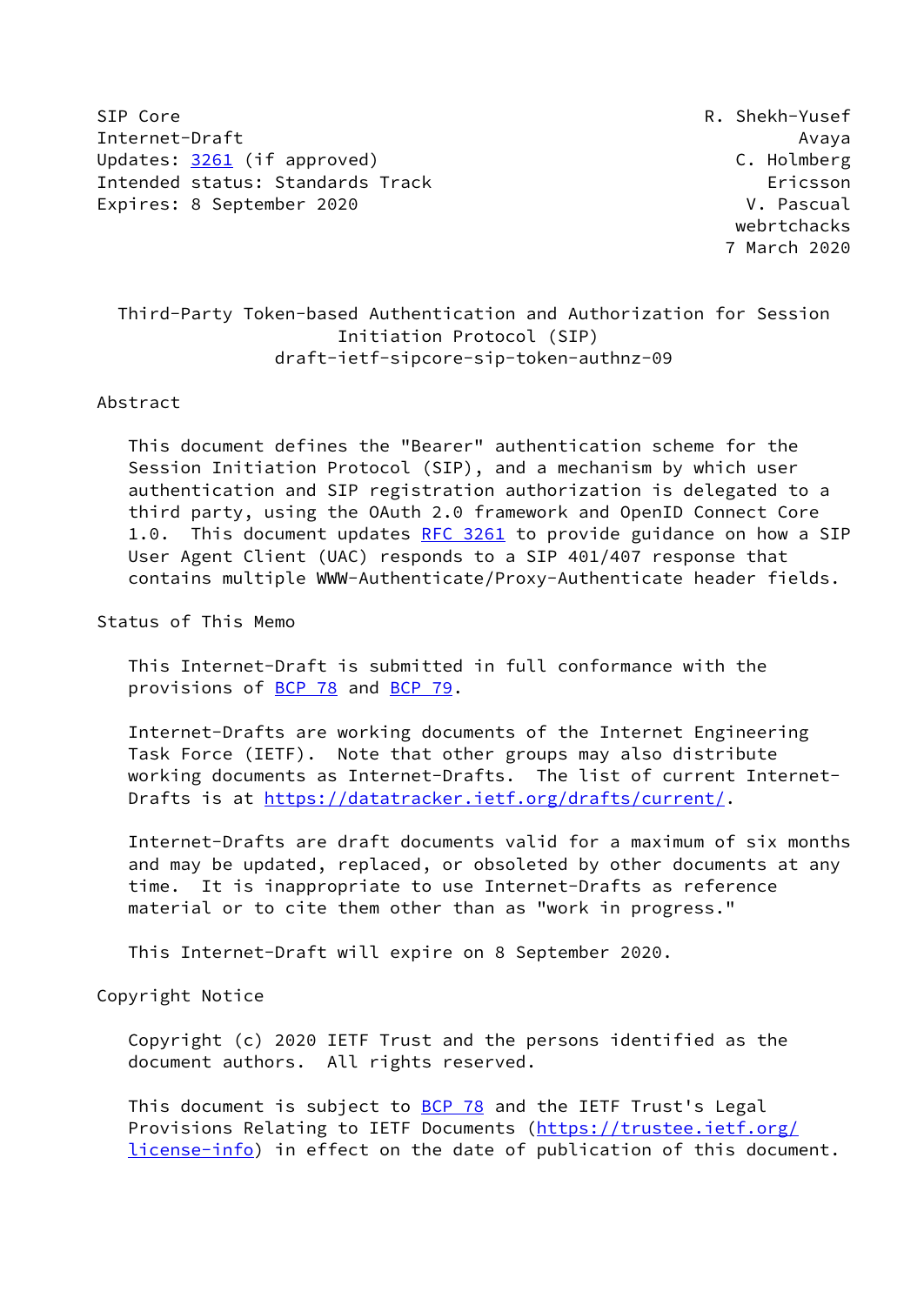<span id="page-1-1"></span>Internet-Draft 3rd-Party Token-based AuthNZ for SIP March 2020

 Please review these documents carefully, as they describe your rights and restrictions with respect to this document. Code Components extracted from this document must include Simplified BSD License text as described in Section 4.e of the **[Trust Legal Provisions](https://trustee.ietf.org/license-info)** and are provided without warranty as described in the Simplified BSD License.

## Table of Contents

|                                                            |  | $\overline{2}$  |
|------------------------------------------------------------|--|-----------------|
| 1.1.                                                       |  | $\overline{3}$  |
| SIP User Agent Types<br>1.2.                               |  | $\overline{3}$  |
|                                                            |  | $\overline{3}$  |
|                                                            |  | $\overline{4}$  |
| 1.4.1.                                                     |  | $\overline{4}$  |
| 1.4.2. Registration with Preconfigured AS                  |  | $\overline{5}$  |
| 2.                                                         |  | $\overline{1}$  |
| 2.1.                                                       |  | $\mathbf{Z}$    |
| $2.1.1.$ Obtaining Tokens and Responding to Challenges     |  | $\overline{1}$  |
| $2.1.2$ . Protecting the Access Token                      |  | 8               |
| 2.1.3. REGISTER Request                                    |  | $\underline{8}$ |
| 2.1.4. Non-REGISTER Request                                |  | $\underline{8}$ |
| $2.2$ . UAS and Registrar Behavior                         |  | 9               |
|                                                            |  | 9               |
| $\overline{3}$ .                                           |  | 10              |
| WWW-Authenticate Response Header Field<br>$\overline{4}$ . |  | 10              |
| $\overline{5}$ .                                           |  | 11              |
| 6.                                                         |  | 11              |
| $\overline{1}$ .                                           |  | 11              |
| 8.                                                         |  | 12              |
| Authors' Addresses                                         |  | <u> 13</u>      |
|                                                            |  |                 |

## <span id="page-1-0"></span>[1](#page-1-0). Introduction

The Session Initiation Protocol (SIP) [[RFC3261](https://datatracker.ietf.org/doc/pdf/rfc3261)] uses the same framework as HTTP [[RFC7230](https://datatracker.ietf.org/doc/pdf/rfc7230)] to authenticate users: a simple challenge-response authentication mechanism that allows a SIP server to challenge a SIP client request and allows a SIP client to provide authentication information in response to that challenge.

 OAuth 2.0 [[RFC6749](https://datatracker.ietf.org/doc/pdf/rfc6749)] defines a token-based authorization framework to allow an OAuth client to access resources on behalf of its user.

The OpenID Connect 1.0 specification [\[OPENID](#page-12-4)] defines a simple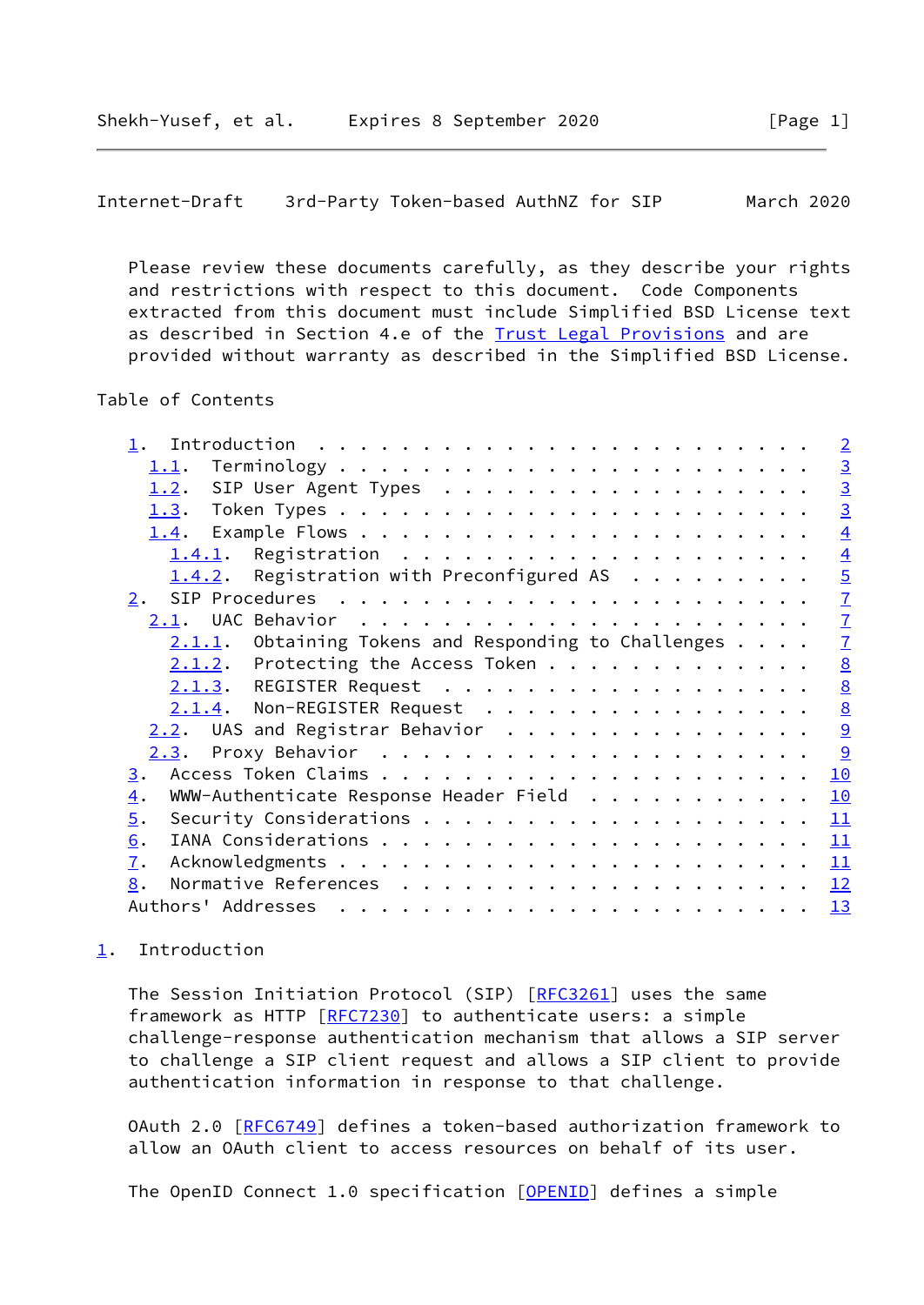identity layer on top of the OAuth 2.0 protocol, which enables clients to verify the identity of the user based on the authentication performed by a dedicated authorization server, as well as to obtain basic profile information about the user.

Shekh-Yusef, et al. Expires 8 September 2020 [Page 2]

<span id="page-2-1"></span>Internet-Draft 3rd-Party Token-based AuthNZ for SIP March 2020

 This document defines the "Bearer" authentication scheme for the Session Initiation Protocol (SIP), and a mechanism by which user authentication and SIP registration authorization is delegated to a third party, using the OAuth 2.0 framework and OpenID Connect Core 1.0. This kind of user authentication enables the single-sign-on feature, which allows the user to authenticate once and gain access to both SIP and non-SIP services.

This document also updates  $[REC3261]$ , by defining the User Agent Client (UAC) procedures when a UAC receives a 401/407 response with multiple WWW-Authenticate/Proxy-Authenticate header fields, providing challenges using different authentication schemes for the same realm.

## <span id="page-2-0"></span>[1.1](#page-2-0). Terminology

 The key words "MUST", "MUST NOT", "REQUIRED", "SHALL", "SHALL NOT", "SHOULD", "SHOULD NOT", "RECOMMENDED", "MAY", and "OPTIONAL" in this document are to be interpreted as described in [BCP 14](https://datatracker.ietf.org/doc/pdf/bcp14) [[RFC2119](https://datatracker.ietf.org/doc/pdf/rfc2119)] [\[RFC8174](https://datatracker.ietf.org/doc/pdf/rfc8174)] when, and only when, they appear in all capitals, as shown here.

## <span id="page-2-2"></span>[1.2](#page-2-2). SIP User Agent Types

The OAuth 2.0 authorization framework [[RFC6749](https://datatracker.ietf.org/doc/pdf/rfc6749)] defines two types of clients, confidential and public, that apply to the SIP UACs.

- \* Confidential User Agent: a SIP UAC that is capable of maintaining the confidentiality of the user credentials and any tokens obtained using these user credentials.
- $*$  Public User Agent: a SIP UAC that is incapable of maintaining the confidentiality of the user credentials and any obtained tokens.

The mechanism defined in this document MUST only be used with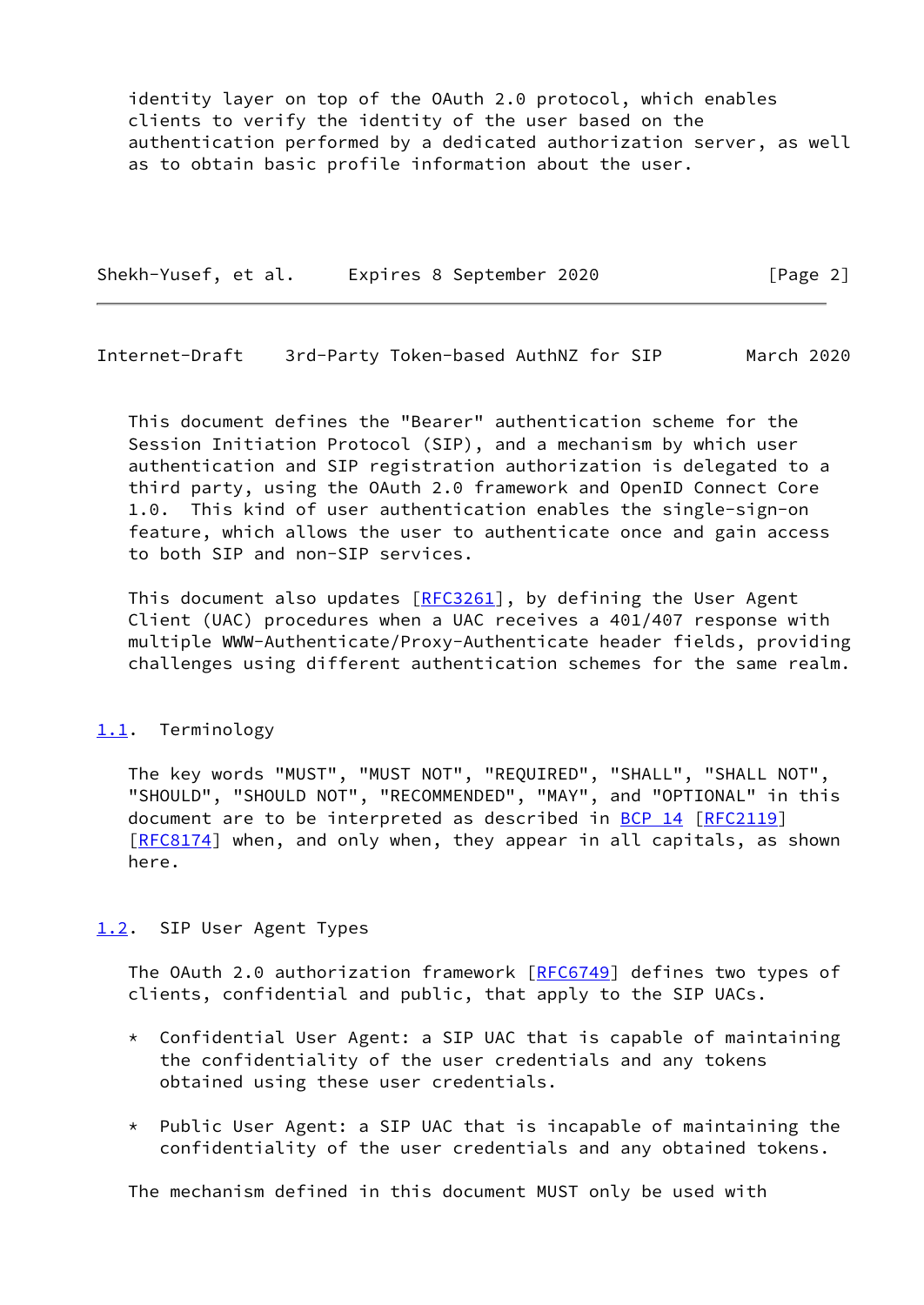Confidential User Agents, as the UAC is expected to obtain and maintain tokens to be able to access the SIP network.

<span id="page-3-0"></span>[1.3](#page-3-0). Token Types

 There are two types of tokens that might be used with this specification:

 \* Structured Token: a token that consists of a structured object that contains the claims associated with the token, e.g. JWT as defined in [[RFC7519](https://datatracker.ietf.org/doc/pdf/rfc7519)].

Shekh-Yusef, et al. Expires 8 September 2020 [Page 3]

<span id="page-3-2"></span>Internet-Draft 3rd-Party Token-based AuthNZ for SIP March 2020

- \* Reference Token: a token that consists of a random string that is used to obtain the details of the token and its associated claims, as defined in [\[RFC6749](https://datatracker.ietf.org/doc/pdf/rfc6749)].
- <span id="page-3-1"></span>[1.4](#page-3-1). Example Flows

<span id="page-3-3"></span>[1.4.1](#page-3-3). Registration

 Figure 1 below shows an example of a SIP registration, where the registrar informs the UAC about the authorization server from which the UAC can obtain an access token in a 401 response to the REGISTER request.

| <b>UAC</b>   | Registrar                                                                                        | AS |
|--------------|--------------------------------------------------------------------------------------------------|----|
|              | [1] REGISTER                                                                                     |    |
|              | [2] 401 Unauthorized<br>WWW-Authenticate: Bearer "authz_server"=" <authz_server>"</authz_server> |    |
|              | [3] The UAC interacts with the AS and obtains tokens, using<br>some out-of-scope mechanism.      |    |
| <sup>4</sup> | ==================<br>REGISTER                                                                   |    |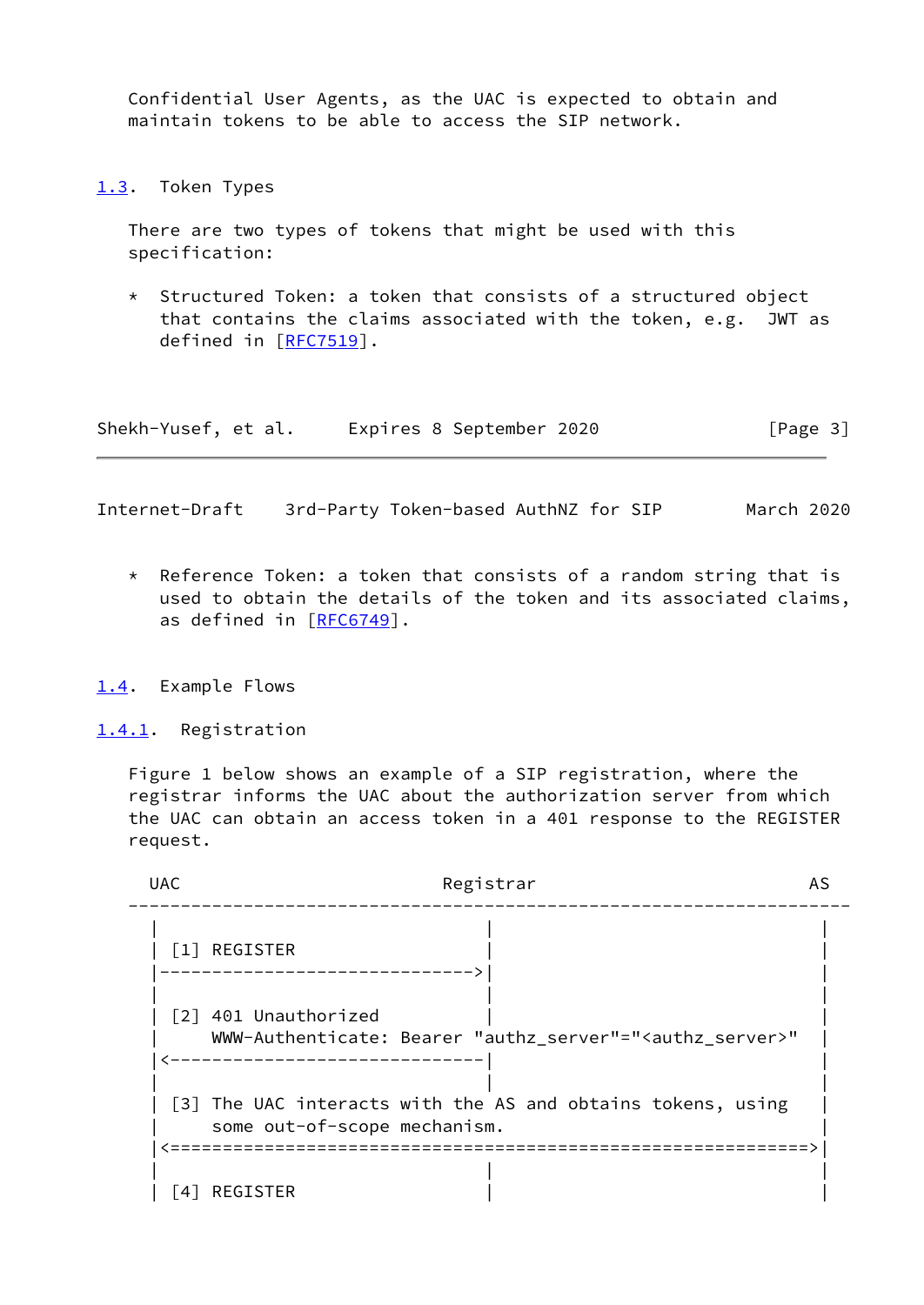Authorization: Bearer <access token> |------------------------------>| | | | [5] HTTP POST /introspect | | | {access\_token} | | |------------------------------>| | | | | | [6] 200 OK {metadata} | | |<------------------------------| | | |  $| 772000K$  |<------------------------------| | | | |

Figure 1: Example Registration Flow

 In step [1], the UAC starts the registration process by sending a SIP REGISTER request to the registrar without any credentials.

Shekh-Yusef, et al. Expires 8 September 2020 [Page 4]

<span id="page-4-0"></span>Internet-Draft 3rd-Party Token-based AuthNZ for SIP March 2020

 In step [2], the registrar challenges the UA, by sending a SIP 401 (Unauthorized) response to the REGISTER request. In the response, the registrar includes information about the AS to contact in order to obtain a token.

 In step [3], the UAC interacts with the AS via an out-of-scope mechanism, potentially using the OAuth Native App mechanism defined in [[RFC8252\]](https://datatracker.ietf.org/doc/pdf/rfc8252). The AS authenticates the user and provides the UAC with the tokens needed to access the SIP service.

 In step [4], the UAC retries the registration process by sending a new REGISTER request that includes the access token that the UAC obtained previously.

 The registrar validates the access token. If the access token is a reference token, the registrar MAY perform an introspection [\[RFC7662](https://datatracker.ietf.org/doc/pdf/rfc7662)], as in steps [5] and [6], in order to obtain more information about the access token and its scope, per [[RFC7662](https://datatracker.ietf.org/doc/pdf/rfc7662)]. Otherwise, after the registrar validates the token to make sure it was signed by a trusted entity, it inspects its claims and acts upon it.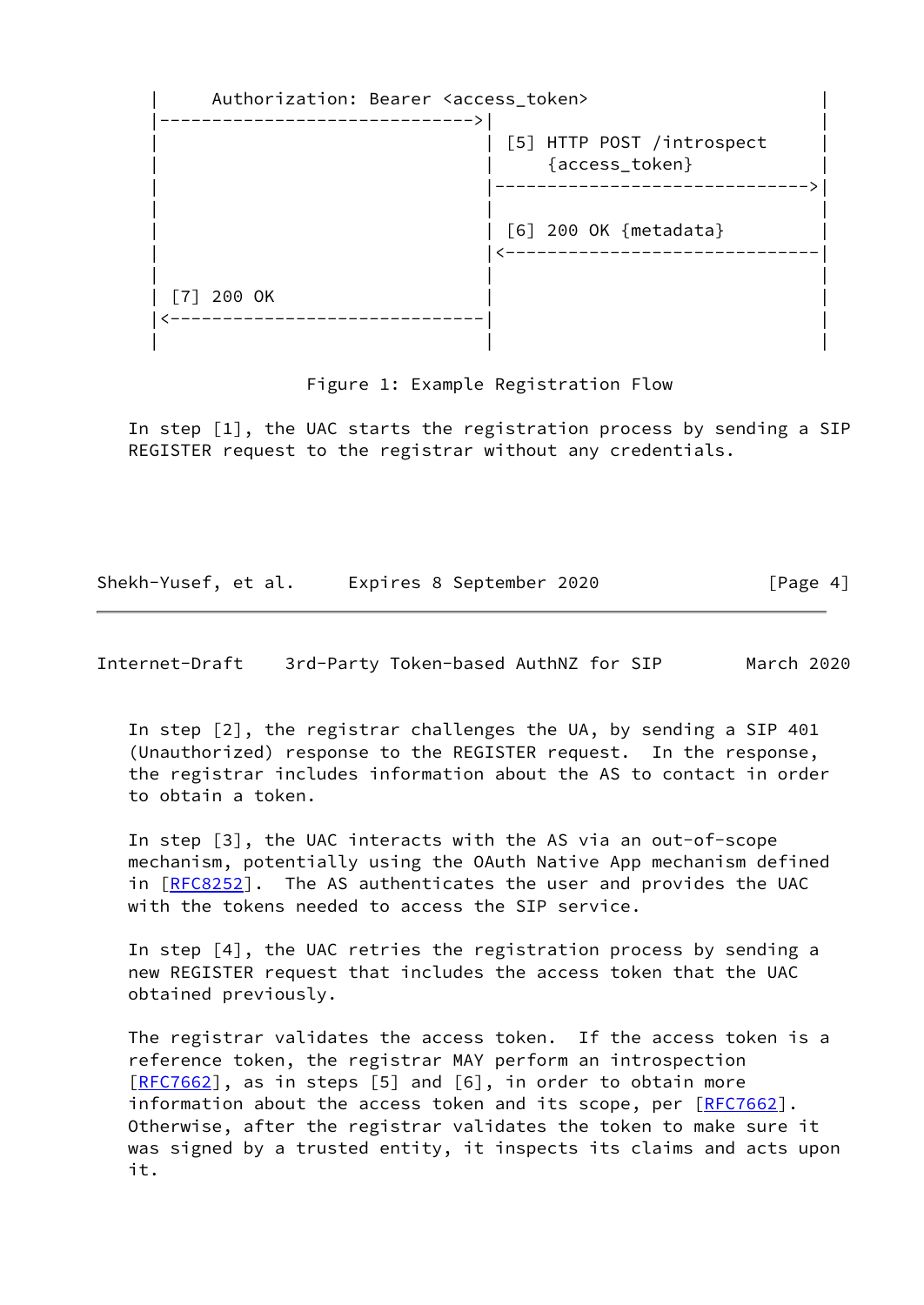In step [7], once the registrar has successfully verified and accepted the access token, it sends a 200 (OK) response to the REGISTER request.

<span id="page-5-0"></span>[1.4.2](#page-5-0). Registration with Preconfigured AS

 Figure 2 shows an example of a SIP registration where the UAC has been preconfigured with information about the AS from which to obtain the access token.

| Shekh-Yusef, et al. | Expires 8 September 2020 | [Page 5] |
|---------------------|--------------------------|----------|
|---------------------|--------------------------|----------|

Internet-Draft 3rd-Party Token-based AuthNZ for SIP March 2020

UAC Registrar AS --------------------------------------------------------------------- | | | | [1] The UAC interacts with the AS and obtains tokens, using | | some out of scope mechanism. | |<=============================================================>| | | |  $|$   $[2]$  REGISTER Authorization: Bearer <access\_token> |------------------------------>| | | | [3] HTTP POST /introspect | | | {access\_token} | | |------------------------------>| | | | | | [4] 200 OK {metadata} |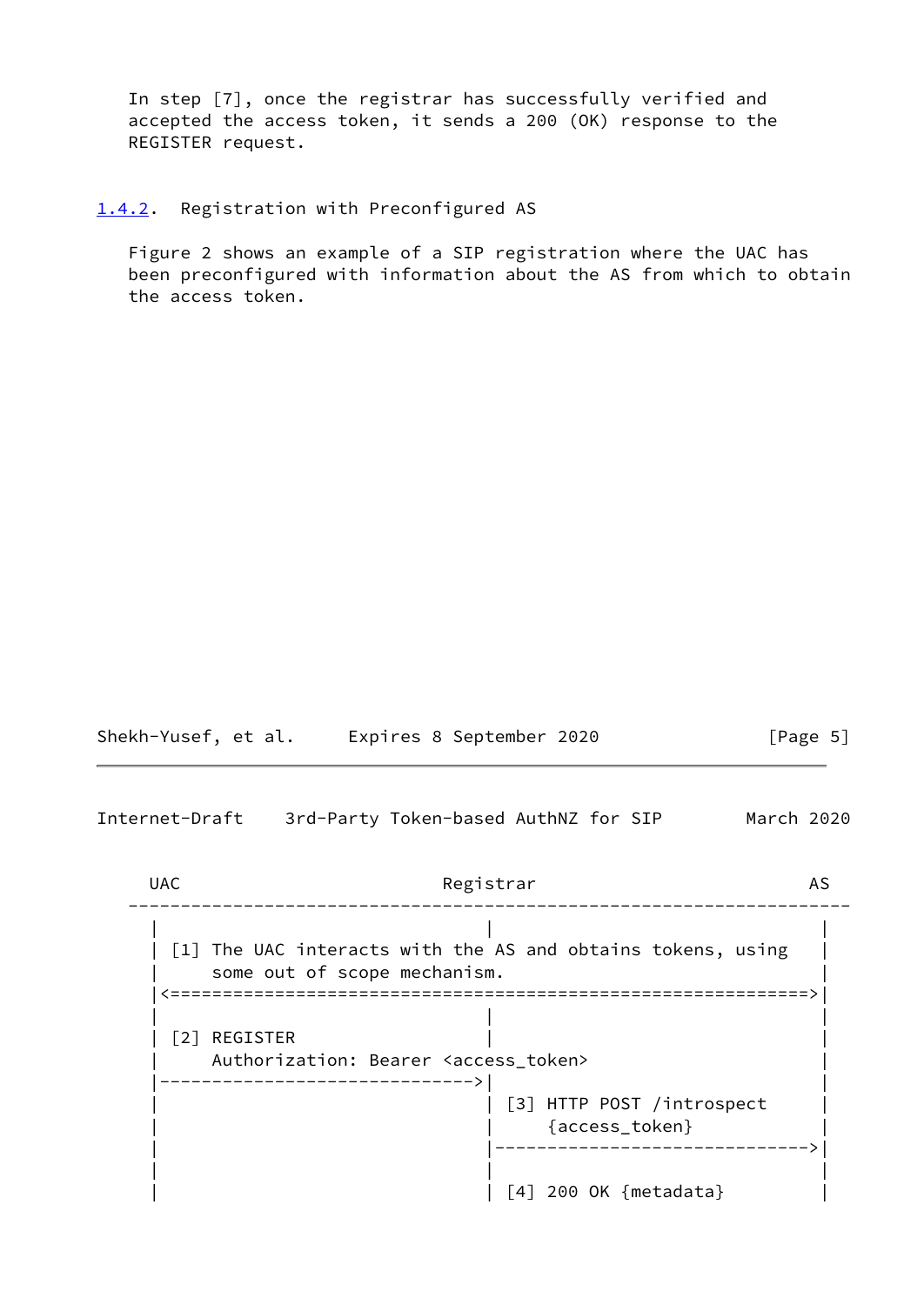| [5] 200 OK |  |
|------------|--|
| --------   |  |
|            |  |

## Figure 2: Example Registration Flow - Authorization Server Information Preconfigured

 In step [1], the UAC interacts with the AS using an out-of-scope mechanism, potentially using the OAuth Native App mechanism defined in  $[REC8252]$ . The AS authenticates the user and provides the UAC with the tokens needed to access the SIP service.

 In step [2], the UAC retries the registration process by sending a new REGISTER request that includes the access token that the UAC obtained previously.

 The registrar validates the access token. If the access token is a reference token, the registrar MAY perform an introspection, as in steps [3] and [4], in order to obtain more information about the access token and its scope, per [\[RFC7662](https://datatracker.ietf.org/doc/pdf/rfc7662)]. Otherwise, after the registrar validates the token to make sure it was signed by a trusted entity, it inspects its claims and acts upon it.

 In step [5], once the registrar has successfully verified and accepted the access token, it sends a 200 (OK) response to the REGISTER request.

Shekh-Yusef, et al. Expires 8 September 2020 [Page 6]

<span id="page-6-1"></span>Internet-Draft 3rd-Party Token-based AuthNZ for SIP March 2020

### <span id="page-6-0"></span>[2](#page-6-0). SIP Procedures

Section [22 of \[RFC3261\]](https://datatracker.ietf.org/doc/pdf/rfc3261#section-22) defines the SIP procedures for the Digest authentication mechanism. The same procedures apply to the Bearer authentication mechanism, with the changes described in this section.

<span id="page-6-2"></span>[2.1](#page-6-2). UAC Behavior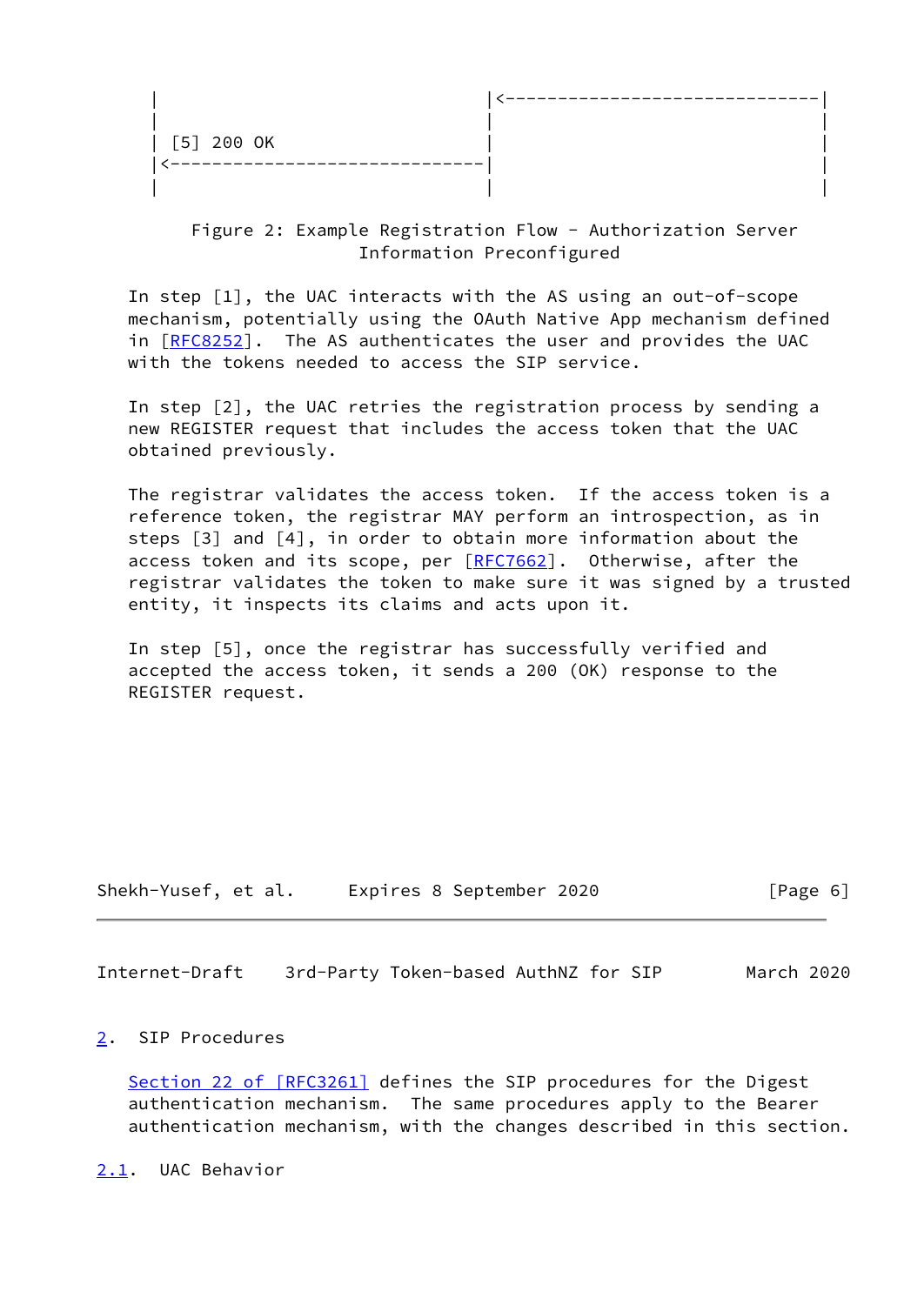### <span id="page-7-0"></span>[2.1.1](#page-7-0). Obtaining Tokens and Responding to Challenges

 When a UAC sends a request without credentials (or with invalid credentials), it could receive either a 401 (Unauthorized) response with a WWW-Authenticate header field or a 407 (Proxy Authentication Required) response with a Proxy-Authenticate header field. If the WWW-Authenticate or Proxy-Authenticate header field indicates "Bearer" scheme authentication and contains an address to an authorization server, the UAC contacts the authorization server in order to obtain tokens, and includes the requested scopes, based on a local configuration (Figure 1).

 The detailed OAuth2 procedure to authenticate the user and obtain these tokens is out of scope of this document. The address of the authorization server might already be known to the UAC via configuration. In which case, the UAC can contact the authorization server for tokens before it sends a SIP request (Figure 2). Procedures for native applications are defined in [[RFC8252](https://datatracker.ietf.org/doc/pdf/rfc8252)]. When using the mechanism defined in [\[RFC8252](https://datatracker.ietf.org/doc/pdf/rfc8252)] the user of the UAC will be directed to interact with the authorization server using a web browser, allowing the authorization server to prompt the user for multi-factor authentication, to redirect the user to third-party identity providers, and to enable the use of single-sign-on sessions.

 The tokens returned to the UAC depend on the type of authorization server (AS): an OAuth AS provides an access token and refresh token [\[RFC6749](https://datatracker.ietf.org/doc/pdf/rfc6749)]. The UAC provides the access token to the SIP servers to authorize UAC's access to the service. The UAC uses the refresh token only with the AS to get a new access token and refresh token before the expiry of the current access token (see [[RFC6749\]](https://datatracker.ietf.org/doc/pdf/rfc6749), section 1.5 Refresh Token for details). An OpenID Connect server returns an additional ID-Token containing the SIP URI and other user-specific details that will be consumed by the UAC.

 If the UAC receives a 401/407 response with multiple WWW- Authenticate/Proxy-Authenticate header fields, providing challenges using different authentication schemes for the same realm, the UAC provides credentials for one or more of the schemes that it supports, based on local policy.

Shekh-Yusef, et al. Expires 8 September 2020 [Page 7]

<span id="page-7-1"></span>Internet-Draft 3rd-Party Token-based AuthNZ for SIP March 2020

NOTE: The address of the Authorization Server might be known to the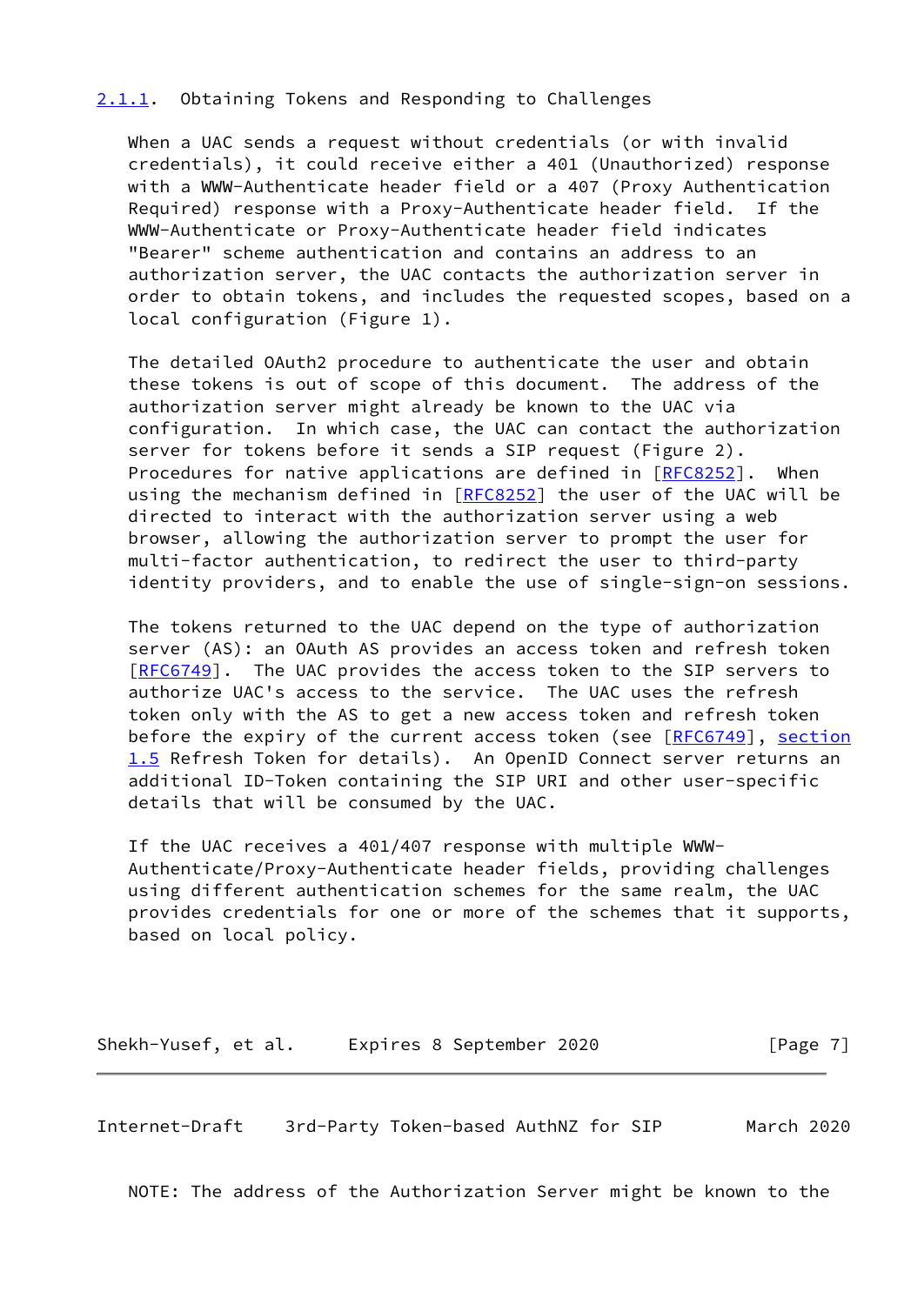UAC e.g., using means of configuration, in which case the UAC can contact the Authorization Server in order to obtain the access token before it sends SIP request without credentials.

#### <span id="page-8-0"></span>[2.1.2](#page-8-0). Protecting the Access Token

 [RFC6749] mandates that access tokens are protected with TLS when in transit. However, TLS only guarantees hop-to-hop protection when used to protect SIP signaling. Therefore the access token MUST be protected in a way so that only authorized SIP servers will have access to it. Endpoints that support this specification MUST support encrypted JSON Web Tokens (JWT) [\[RFC7519](https://datatracker.ietf.org/doc/pdf/rfc7519)] for encoding and protecting access tokens when they are included in SIP requests, unless some other mechanism is used to guarantee that only authorized SIP endpoints have access to the access token.

#### <span id="page-8-1"></span>[2.1.3](#page-8-1). REGISTER Request

 The procedures in this section apply when the UAC has received a challenge that contains a "Bearer" scheme, and the UAC has obtained a token as specified in **Section 2.1.1**.

 The UAC sends a REGISTER request with an Authorization header field containing the response to the challenge, including the Bearer scheme carrying a valid access token in the request, as specified in [\[RFC6750](https://datatracker.ietf.org/doc/pdf/rfc6750)].

 Note that, if there were multiple challenges with different schemes, then the UAC may be able to successfully retry the request using non- Bearer credentials.

 Based on local policy, the UAC MAY include an access token that has been used for another binding associated with the same AOR in the request.

 If the access token included in a REGISTER request is not accepted, and the UAC receives a 401 response or a 407 response, the UAC follows the procedures in [Section 2.1.1.](#page-7-0)

#### <span id="page-8-2"></span>[2.1.4](#page-8-2). Non-REGISTER Request

 The procedures in this section apply when the UAC has received a challenge that contains a "Bearer" scheme, and the UAC has obtained a token as specified in **Section 2.1.1**.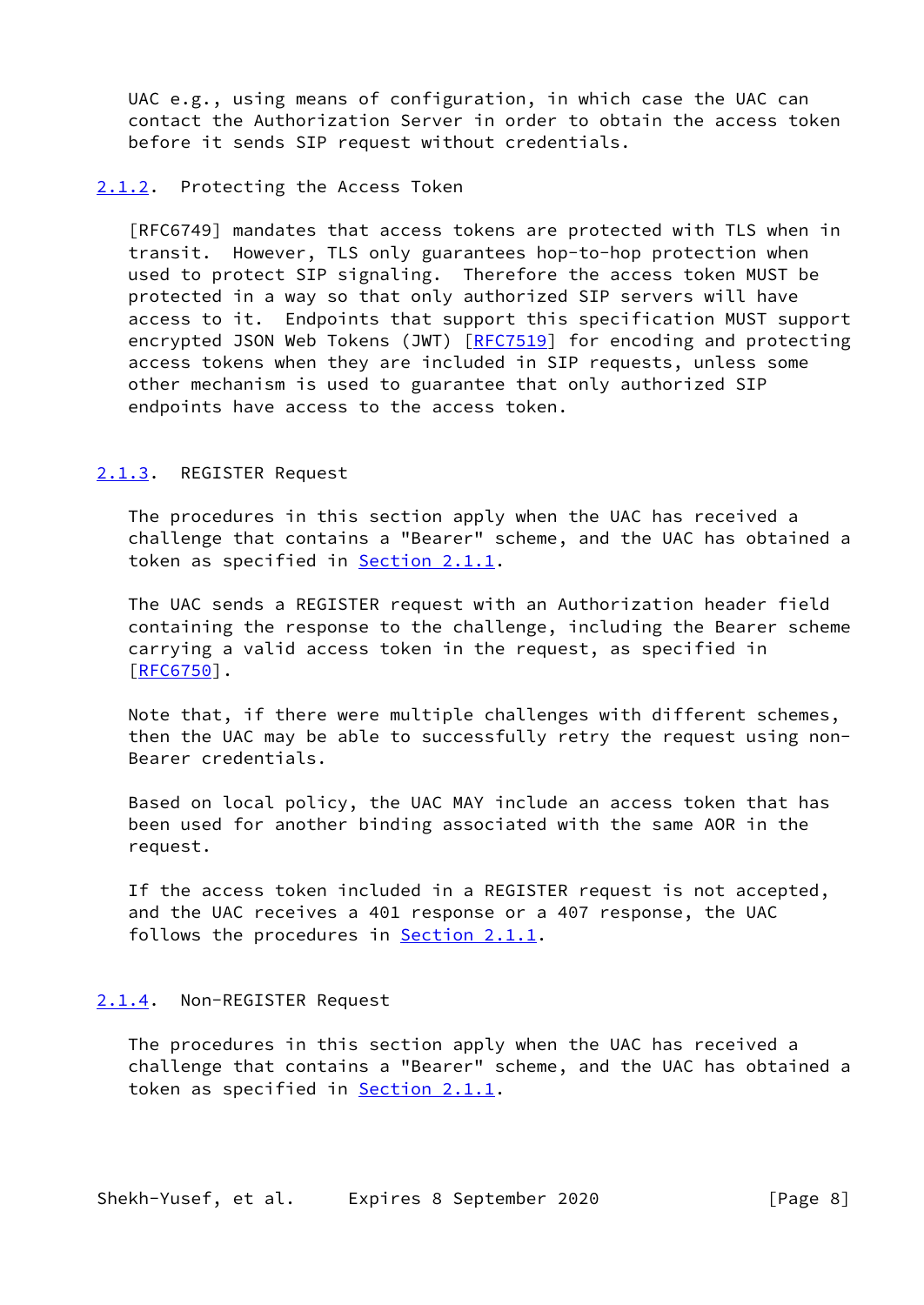<span id="page-9-1"></span>Internet-Draft 3rd-Party Token-based AuthNZ for SIP March 2020

 When the UAC sends a request, it MUST include an Authorization header field with a Bearer scheme, carrying a valid access token in the request, as specified in [\[RFC6750](https://datatracker.ietf.org/doc/pdf/rfc6750)]. Based on local policy, the UAC MAY include an access token that has been used for another dialog, or for another stand-alone request, if the target of the new request is the same.

 If the access token included in a request is not accepted, and the UAC receives a 401 response or a 407 response, the UAC follows the procedures in [Section 2.1.1.](#page-7-0)

#### <span id="page-9-0"></span>[2.2](#page-9-0). UAS and Registrar Behavior

 When a UAS or Registrar receives a request that fails to contain authorization credentials acceptable to it, it SHOULD challenge the request by sending a 401 (Unauthorized) response. To indicate that it is willing to accept an access token as a credential, the UAS/ Registrar MUST include a Proxy-Authentication header field in the response that indicates "Bearer" scheme and includes an address of an authorization server from which the originator can obtain an access token.

 When a UAS/Registrar receives a SIP request that contains an Authorization header field with an access token, the UAS/Registrar MUST validate the access token, using the procedures associated with the type of access token used, e.g.  $[RFC7519]$  $[RFC7519]$ . If the token provided is an expired access token, then the UAS MUST reply with 401 Unauthorized, as defined in section [3 of \[RFC6750\]](https://datatracker.ietf.org/doc/pdf/rfc6750#section-3). If the validation is successful, the UAS/Registrar can continue to process the request using normal SIP procedures. If the validation fails, the UAS/Registrar MUST reject the request.

### <span id="page-9-2"></span>[2.3](#page-9-2). Proxy Behavior

 When a proxy receives a request that fails to contain authorization credentials acceptable to it, it SHOULD challenge the request by sending a 407 (Proxy Authentication Required) response. To indicate that it is willing to accept an access token as a credential, the proxy MUST include a Proxy-Authentication header field in the response that indicates "Bearer" scheme and includes an address to an authorization server from which the originator can obtain an access token.

When a proxy wishes to authenticate a received request, it MUST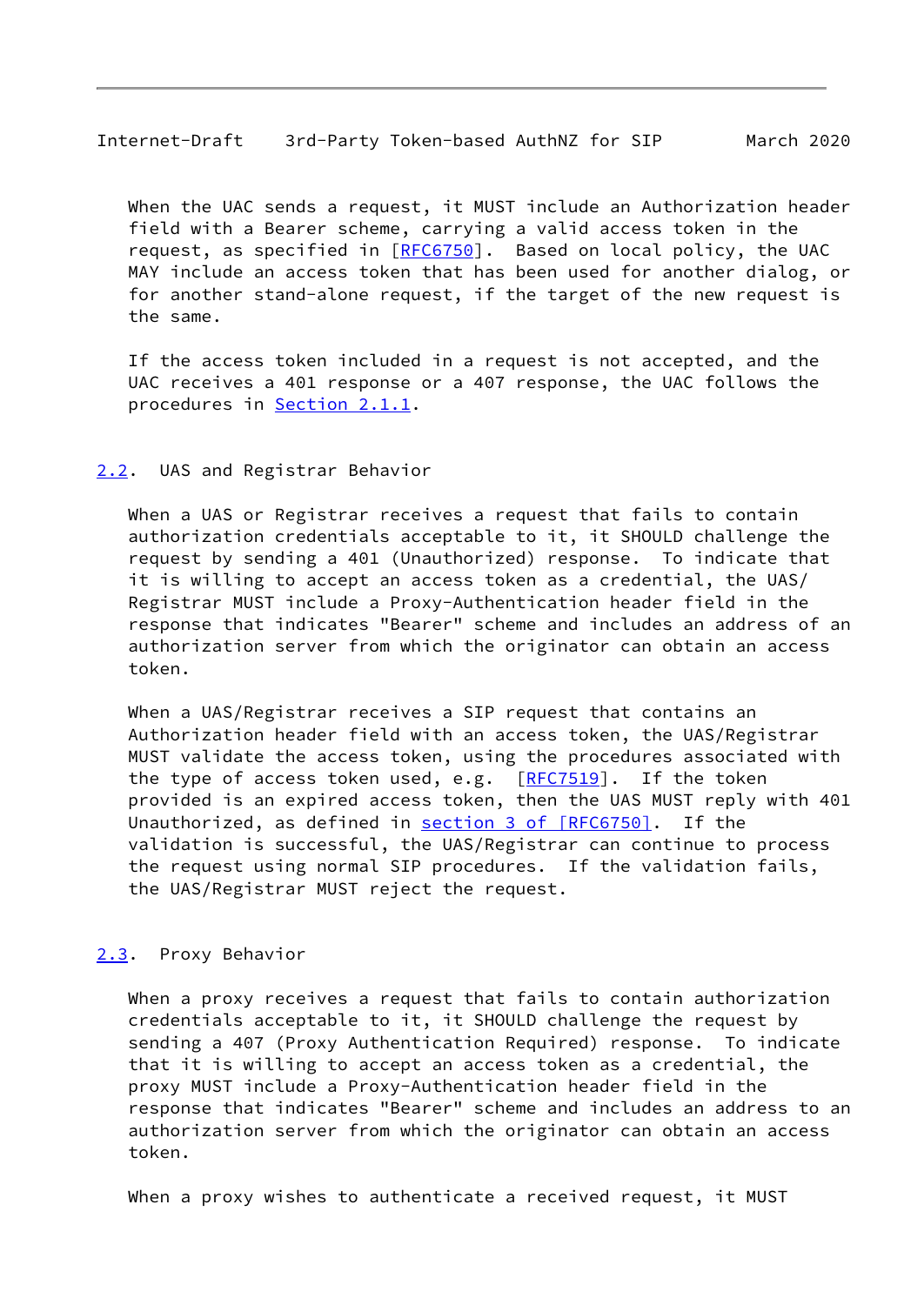search the request for Proxy-Authorization header fields with 'realm' parameters that match its realm. It then MUST successfully validate

Shekh-Yusef, et al. Expires 8 September 2020 [Page 9]

<span id="page-10-1"></span>Internet-Draft 3rd-Party Token-based AuthNZ for SIP March 2020

 the credentials from at least one Proxy-Authorization header field for its realm. When the scheme is "Bearer", the proxy MUST validate the access token, using the procedures associated with the type of access token used, e.g., [\[RFC7519](https://datatracker.ietf.org/doc/pdf/rfc7519)].

#### <span id="page-10-0"></span>[3](#page-10-0). Access Token Claims

 The type of services to which an access token grants access can be determined using different methods. The methods used and the access provided by the token is based on local policy agreed between the AS and the registrar.

 If an access token is encoded as a JWT, it might contain a list of claims [\[RFC7519](https://datatracker.ietf.org/doc/pdf/rfc7519)], some registered and some application-specific. The REGISTRAR can grant access to services based on such claims, some other mechanism, or a combination of claims and some other mechanism. If an access token is a reference token, the REGISTRAR will grant access based on some other mechanism. Examples of such other mechanisms are introspection [\[RFC7662](https://datatracker.ietf.org/doc/pdf/rfc7662)], user profile lookups, etc.

#### <span id="page-10-2"></span>[4](#page-10-2). WWW-Authenticate Response Header Field

 This section uses ABNF [\[RFC5234](https://datatracker.ietf.org/doc/pdf/rfc5234)] to describe the syntax of the WWW- Authenticate header field when used with the "Bearer" scheme to challenge the UAC for credentials, by extending the 'challenge' parameter defined by [\[RFC3261](https://datatracker.ietf.org/doc/pdf/rfc3261)].

```
challenge = ("Bearer" LWS bearer-cln \star (COMMA bearer-cln))
bearer-cln = realm / scope / authz-server / error /
            auth-param
authz-server = "authz_server" EQUAL authz-server-value
authz-server-value = https-URI
realm = <defined in RFC3261>
auth-param = <defined in RFC3261>
RFC6749>
error = <defined in RFC6749>
https-URI = <defined in RFC7230>
```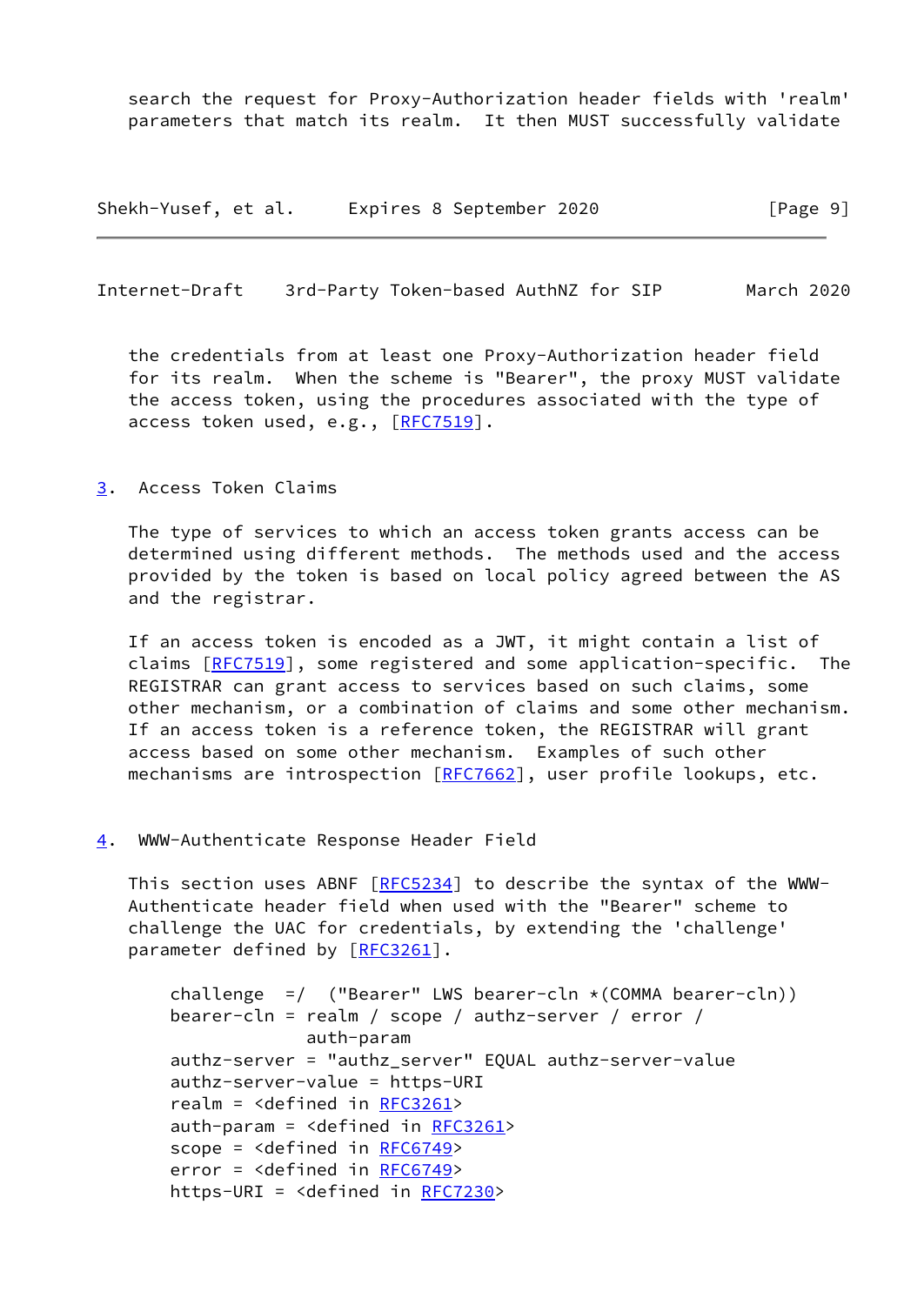#### Figure 3: Bearer Scheme Syntax

 The authz-server parameter contains the HTTPS URI, as defined in [\[RFC7230](https://datatracker.ietf.org/doc/pdf/rfc7230)], of the authorization server. The UAC can discover metadata about the AS using a mechanism like the one defined in [\[RFC8414](https://datatracker.ietf.org/doc/pdf/rfc8414)].

The realm and auth-param parameters are defined in  $[REC3261]$ .

| Shekh-Yusef, et al. | Expires 8 September 2020 | [Page 10] |
|---------------------|--------------------------|-----------|
|---------------------|--------------------------|-----------|

<span id="page-11-1"></span>Internet-Draft 3rd-Party Token-based AuthNZ for SIP March 2020

Per [\[RFC3261](https://datatracker.ietf.org/doc/pdf/rfc3261)], the realm string alone defines the protection domain. [\[RFC3261](https://datatracker.ietf.org/doc/pdf/rfc3261)] states that the realm string must be globally unique and recommends that the realm string contain a hostname or domain name. It also states that the realm string should be a human-readable identifier that can be rendered to the user.

The scope and error parameters are defined in  $[RECG749]$ .

 The scope parameter could be used by the registrar/proxy to indicate to the UAC the minimum scope that must be associated with the access token to be able to get service. As defined in  $[RECG749]$ , the value of the scope parameter is expressed as a list of space-delimited, case-sensitive strings. The strings are defined by the authorization server. The values of the scope parameter are out of scope of this document. The UAC will use the scope provided by the registrar to contact the AS and obtain a proper token with the requested scope.

 The error parameter could be used by the registrar/proxy to indicate to the UAC the reason for the error, with possible values of "invalid\_token" or "invalid\_scope".

### <span id="page-11-0"></span>[5](#page-11-0). Security Considerations

The security considerations for OAuth are defined in [\[RFC6749](https://datatracker.ietf.org/doc/pdf/rfc6749)]. The security considerations for bearer tokens are defined in [\[RFC6750](https://datatracker.ietf.org/doc/pdf/rfc6750)]. The security considerations for JSON Web Tokens (JWT) are defined in [\[RFC7519](https://datatracker.ietf.org/doc/pdf/rfc7519)]. These security considerations also apply to SIP usage of access token as defined in this document.

 [RFC6749] mandates that access tokens are protected with TLS. However, TLS only guarantees hop-to-hop protection when used to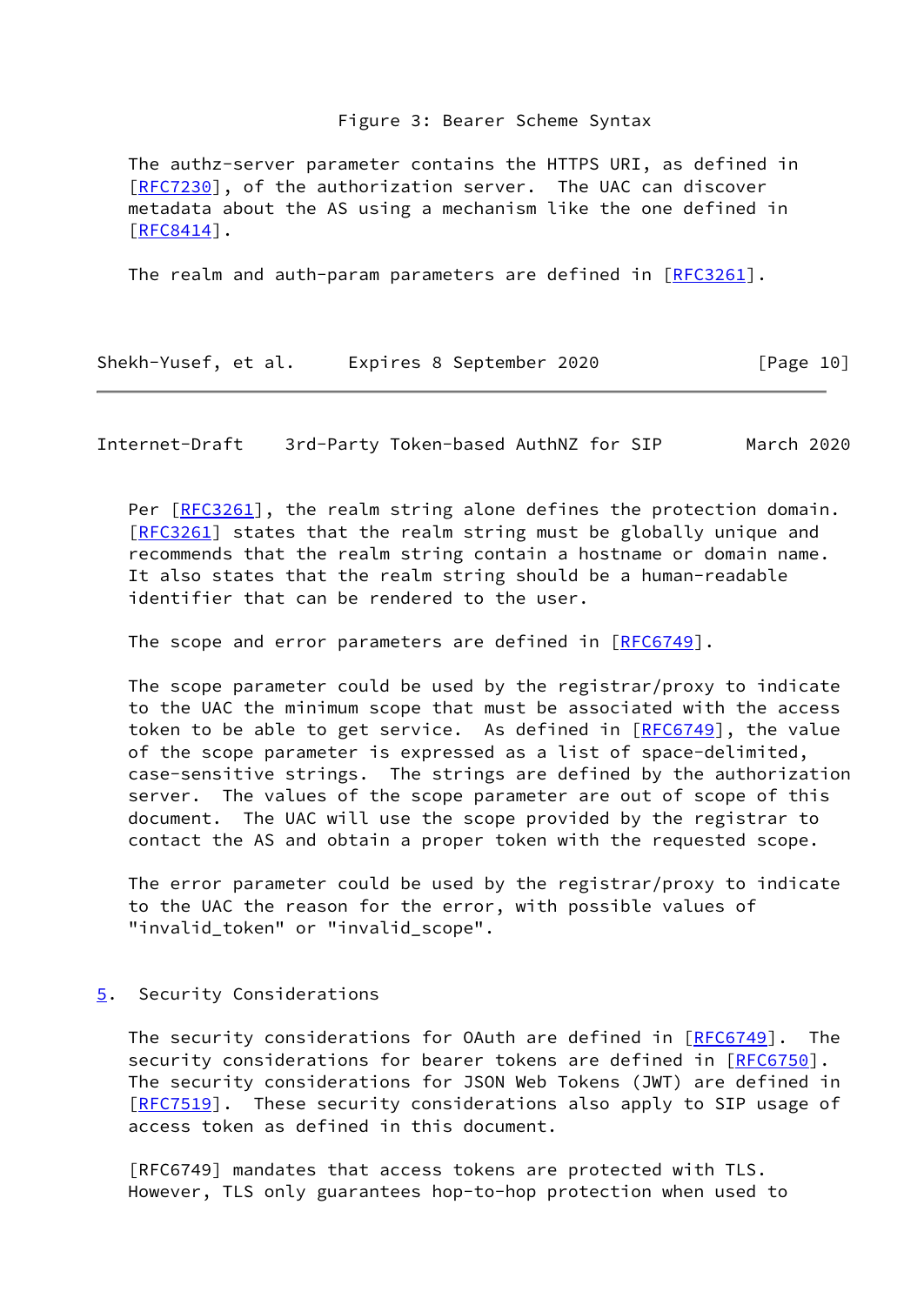protect SIP signaling. Therefore the access token MUST be protected in a way so that only authorized SIP endpoints will have access to it. Endpoints that support this specification MUST support encrypted JSON Web Tokens (JWT) [[RFC7519](https://datatracker.ietf.org/doc/pdf/rfc7519)] for encoding and protecting access tokens when included in SIP requests, unless some other mechanism is used to guarantee that only authorized SIP endpoints have access to the access token.

- <span id="page-12-0"></span>[6](#page-12-0). IANA Considerations
- <span id="page-12-1"></span>[7](#page-12-1). Acknowledgments

 The authors would like to specially thank Paul Kyzivat for his multiple detailed reviews and suggested text that significantly improved the quality of the document.

| Shekh-Yusef, et al. |  | Expires 8 September 2020 | [Page 11] |  |
|---------------------|--|--------------------------|-----------|--|
|                     |  |                          |           |  |

<span id="page-12-3"></span>Internet-Draft 3rd-Party Token-based AuthNZ for SIP March 2020

 The authors would also like to thank the following for their review and feedback on this document:

Olle Johansson, Roman Shpount, Dale Worley, and Jorgen Axell.

 The authors would also like to thank the following for their review and feedback of the original document that was replaced with this document:

 Andrew Allen, Martin Dolly, Keith Drage, Paul Kyzivat, Jon Peterson, Michael Procter, Roy Radhika, Matt Ryan, Ivo Sedlacek, Roman Shpount, Robert Sparks, Asveren Tolga, Dale Worley, and Yehoshua Gev.

 The authors would also like to specially thank Jean Mahoney for her multiple reviews, editorial help, and the coversion of the XML source file from v2 to v3.

<span id="page-12-2"></span>[8](#page-12-2). Normative References

<span id="page-12-4"></span> [OPENID] Sakimura, N., Bradley, J., Jones, M., de Medeiros, B., and C. Mortimore, "OpenID Connect Core 1.0", February 2014.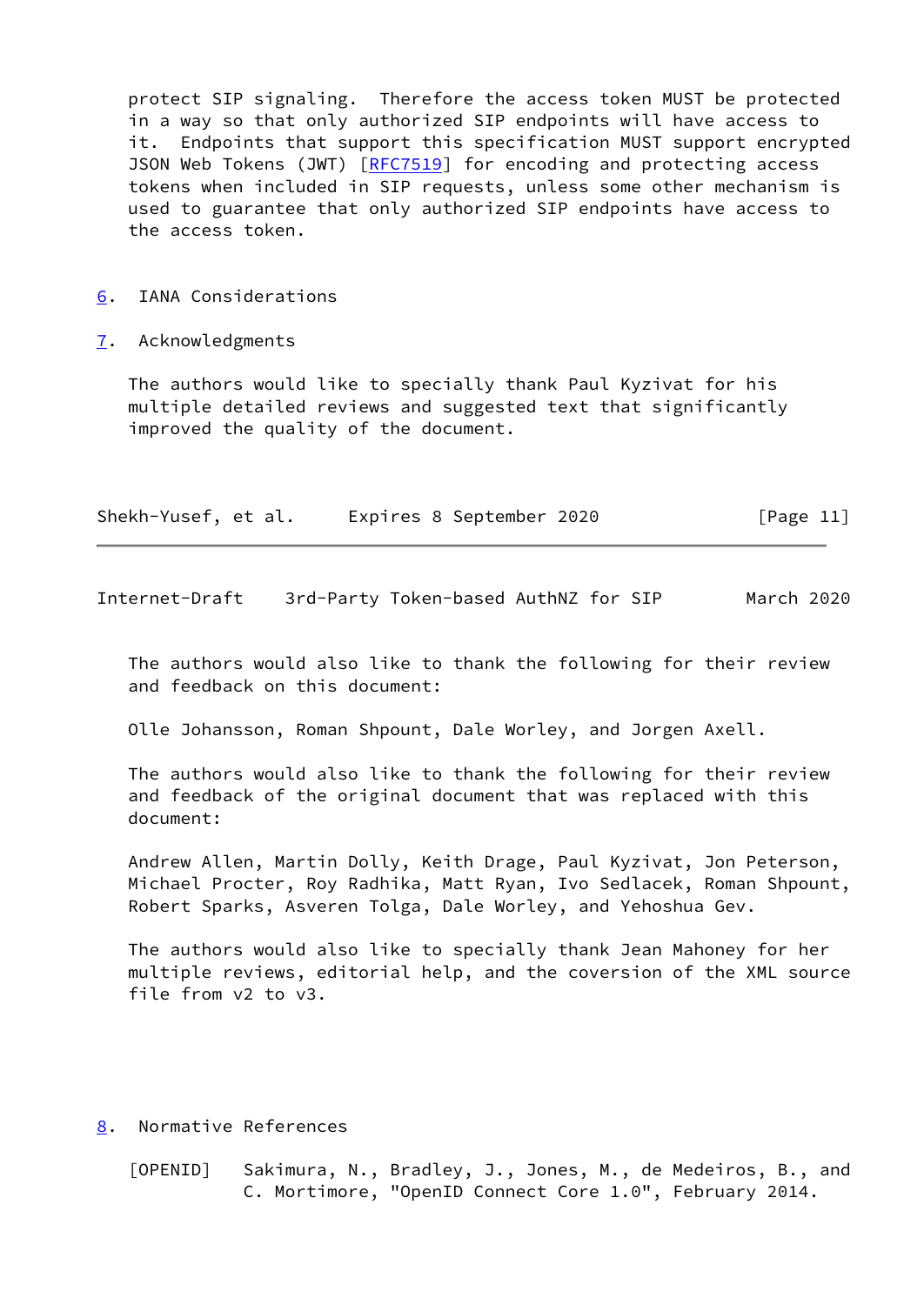- [RFC2119] Bradner, S., "Key words for use in RFCs to Indicate Requirement Levels", [BCP 14](https://datatracker.ietf.org/doc/pdf/bcp14), [RFC 2119](https://datatracker.ietf.org/doc/pdf/rfc2119), DOI 10.17487/RFC2119, March 1997, <[https://www.rfc-editor.org/info/rfc2119>](https://www.rfc-editor.org/info/rfc2119).
- [RFC3261] Rosenberg, J., Schulzrinne, H., Camarillo, G., Johnston, A., Peterson, J., Sparks, R., Handley, M., and E. Schooler, "SIP: Session Initiation Protocol", [RFC 3261](https://datatracker.ietf.org/doc/pdf/rfc3261), DOI 10.17487/RFC3261, June 2002, <[https://www.rfc-editor.org/info/rfc3261>](https://www.rfc-editor.org/info/rfc3261).
- [RFC5234] Crocker, D., Ed. and P. Overell, "Augmented BNF for Syntax Specifications: ABNF", STD 68, [RFC 5234](https://datatracker.ietf.org/doc/pdf/rfc5234), DOI 10.17487/RFC5234, January 2008, <[https://www.rfc-editor.org/info/rfc5234>](https://www.rfc-editor.org/info/rfc5234).
- [RFC6749] Hardt, D., Ed., "The OAuth 2.0 Authorization Framework", [RFC 6749,](https://datatracker.ietf.org/doc/pdf/rfc6749) DOI 10.17487/RFC6749, October 2012, <[https://www.rfc-editor.org/info/rfc6749>](https://www.rfc-editor.org/info/rfc6749).
- [RFC6750] Jones, M. and D. Hardt, "The OAuth 2.0 Authorization Framework: Bearer Token Usage", [RFC 6750,](https://datatracker.ietf.org/doc/pdf/rfc6750)

| Shekh-Yusef, et al. | Expires 8 September 2020 | [Page $12$ ] |
|---------------------|--------------------------|--------------|
|---------------------|--------------------------|--------------|

<span id="page-13-0"></span>Internet-Draft 3rd-Party Token-based AuthNZ for SIP March 2020

 DOI 10.17487/RFC6750, October 2012, <[https://www.rfc-editor.org/info/rfc6750>](https://www.rfc-editor.org/info/rfc6750).

- [RFC7230] Fielding, R., Ed. and J. Reschke, Ed., "Hypertext Transfer Protocol (HTTP/1.1): Message Syntax and Routing", [RFC 7230,](https://datatracker.ietf.org/doc/pdf/rfc7230) DOI 10.17487/RFC7230, June 2014, <[https://www.rfc-editor.org/info/rfc7230>](https://www.rfc-editor.org/info/rfc7230).
- [RFC7519] Jones, M., Bradley, J., and N. Sakimura, "JSON Web Token (JWT)", [RFC 7519,](https://datatracker.ietf.org/doc/pdf/rfc7519) DOI 10.17487/RFC7519, May 2015, <[https://www.rfc-editor.org/info/rfc7519>](https://www.rfc-editor.org/info/rfc7519).
- [RFC7662] Richer, J., Ed., "OAuth 2.0 Token Introspection", [RFC 7662,](https://datatracker.ietf.org/doc/pdf/rfc7662) DOI 10.17487/RFC7662, October 2015, <[https://www.rfc-editor.org/info/rfc7662>](https://www.rfc-editor.org/info/rfc7662).
- [RFC8174] Leiba, B., "Ambiguity of Uppercase vs Lowercase in [RFC](https://datatracker.ietf.org/doc/pdf/rfc2119) [2119](https://datatracker.ietf.org/doc/pdf/rfc2119) Key Words", [BCP 14](https://datatracker.ietf.org/doc/pdf/bcp14), [RFC 8174,](https://datatracker.ietf.org/doc/pdf/rfc8174) DOI 10.17487/RFC8174,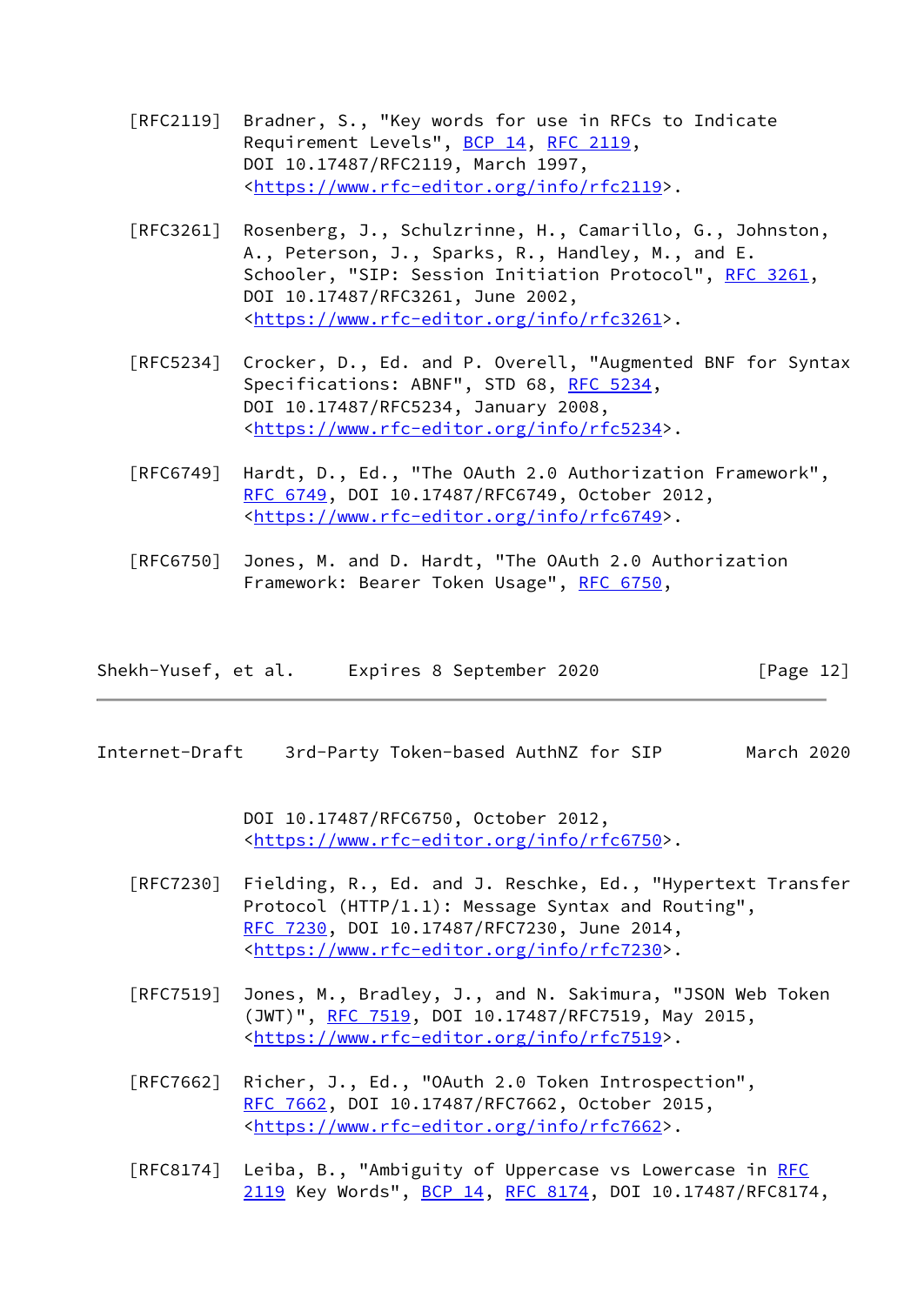May 2017, [<https://www.rfc-editor.org/info/rfc8174](https://www.rfc-editor.org/info/rfc8174)>.

- [RFC8252] Denniss, W. and J. Bradley, "OAuth 2.0 for Native Apps", [BCP 212](https://datatracker.ietf.org/doc/pdf/bcp212), [RFC 8252,](https://datatracker.ietf.org/doc/pdf/rfc8252) DOI 10.17487/RFC8252, October 2017, <[https://www.rfc-editor.org/info/rfc8252>](https://www.rfc-editor.org/info/rfc8252).
- [RFC8414] Jones, M., Sakimura, N., and J. Bradley, "OAuth 2.0 Authorization Server Metadata", [RFC 8414,](https://datatracker.ietf.org/doc/pdf/rfc8414) DOI 10.17487/RFC8414, June 2018, <[https://www.rfc-editor.org/info/rfc8414>](https://www.rfc-editor.org/info/rfc8414).

Authors' Addresses

 Rifaat Shekh-Yusef Avaya 425 Legget Drive Ottawa Ontario Canada Phone: +1-613-595-9106 Email: rifaat.ietf@gmail.com

 Christer Holmberg Ericsson Hirsalantie 11 FI- Jorvas 02420 Finland

Email: christer.holmberg@ericsson.com

| Shekh-Yusef, et al. | Expires 8 September 2020 |  | [Page 13] |
|---------------------|--------------------------|--|-----------|
|---------------------|--------------------------|--|-----------|

Internet-Draft 3rd-Party Token-based AuthNZ for SIP March 2020

 Victor Pascual webrtchacks Spain

Email: victor.pascual.avila@gmail.com